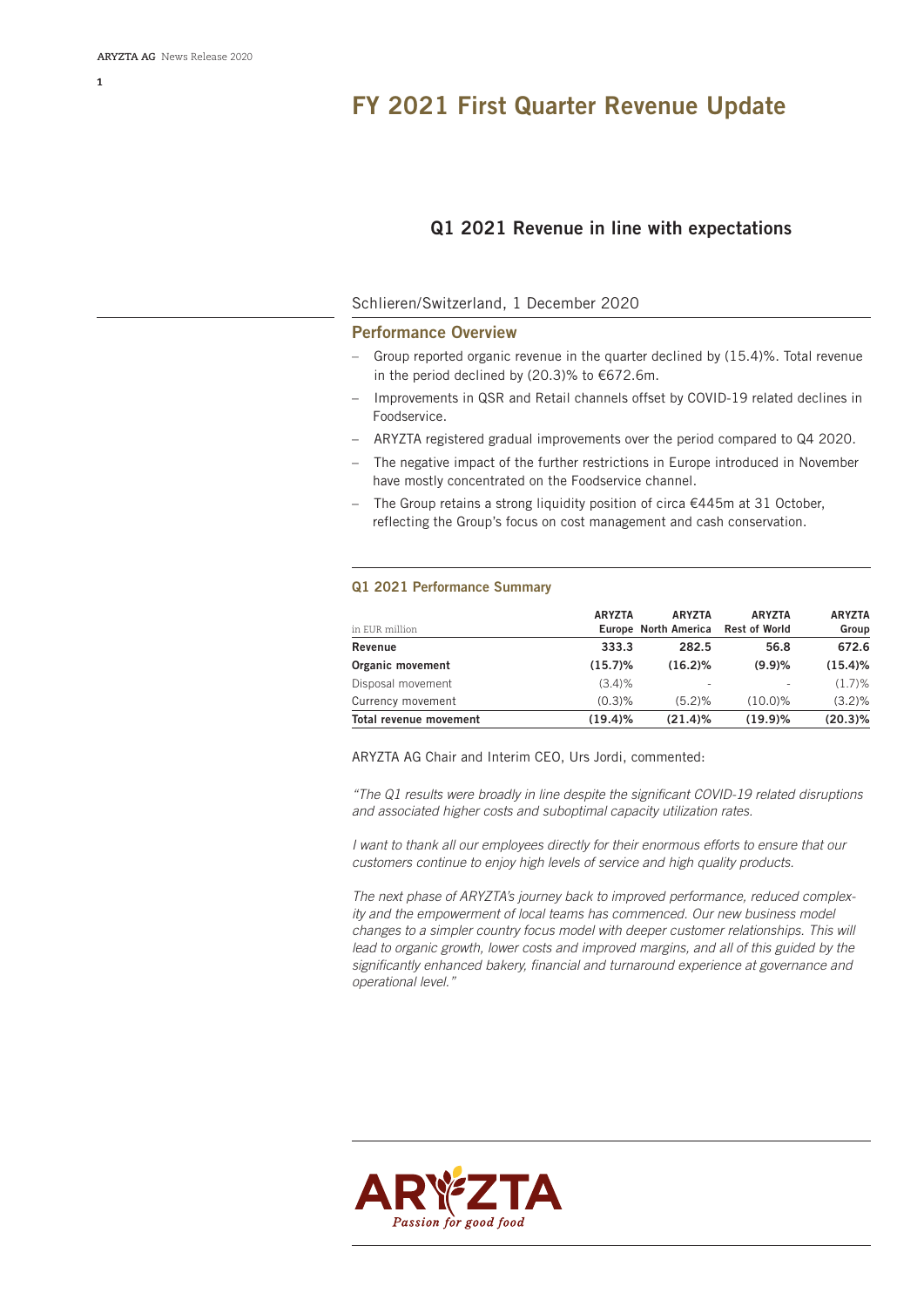# **FY 2021 First Quarter Revenue Update**

| <b>Quarterly organic revenue</b> |           |           |            |                      |            |  |  |
|----------------------------------|-----------|-----------|------------|----------------------|------------|--|--|
|                                  | Q1 2020   | Q2 2020   | Q3 2020    | Q4 2020 <sup>1</sup> | Q1 2021    |  |  |
| <b>ARYZTA Europe</b>             |           |           |            |                      |            |  |  |
| Volume %                         | $(2.0)\%$ | $(3.7)\%$ | $(22.2)\%$ | $(28.3)\%$           | $(15.6)\%$ |  |  |
| Price/Mix %                      | 1.1%      | 0.7%      | (1.4)%     | $(1.0)$ %            | $(0.1)\%$  |  |  |
| Organic movement %               | (0.9)%    | (3.0)%    | $(23.6)\%$ | $(29.3)\%$           | (15.7)%    |  |  |
| <b>ARYZTA North America</b>      |           |           |            |                      |            |  |  |
| Volume %                         | $(6.0)$ % | (6.0)%    | $(20.4)\%$ | $(18.7)\%$           | $(15.7)\%$ |  |  |
| Price/Mix %                      | $(0.1)$ % | 1.5%      | 0.0%       | $(4.2)\%$            | $(0.5)$ %  |  |  |
| Organic movement %               | (6.1)%    | (4.5)%    | $(20.4)\%$ | (22.9)%              | $(16.2)\%$ |  |  |
| <b>ARYZTA Rest of World</b>      |           |           |            |                      |            |  |  |
| Volume %                         | 2.0%      | 6.2%      | $(18.0)\%$ | $(26.0)\%$           | $(10.1)\%$ |  |  |
| Price/Mix %                      | 5.5%      | 3.5%      | 3.7%       | 3.1%                 | 0.2%       |  |  |
| Organic movement %               | 7.5%      | 9.7%      | $(14.3)\%$ | (22.9)%              | (9.9)%     |  |  |
| <b>ARYZTA Group</b>              |           |           |            |                      |            |  |  |
| Volume %                         | (3.4)%    | $(3.8)\%$ | $(21.1)\%$ | $(24.3)\%$           | $(15.2)\%$ |  |  |
| Price/Mix %                      | 0.9%      | 1.2%      | $(0.4)$ %  | (1.9)%               | (0.2)%     |  |  |
| Organic movement %               | (2.5)%    | (2.6)%    | $(21.5)\%$ | (26.2)%              | (15.4)%    |  |  |

1 Q4 2020 organic growth is based on 13 weeks in 2020 vs. 13 weeks in 2019.

#### **ARYZTA Europe**

ARYZTA Europe reported an organic revenue decline of (15.7)%, comprising a (0.1)% price/mix decline and a volume decrease of (15.6)%. In addition, disposals had a negative effect of (3.4)%, while currency movement had a negative impact of (0.3)%. Most countries have recently seen an increase of COVID-19 cases and additional restrictions or lockdowns were imposed by governments. Large Retail remained relatively robust even though revenue was impacted by social distancing regulations and ongoing changes in customer behaviour to packaged goods. QSR performed comparatively well despite restrictions to indoor dining. Foodservice is still significantly impacted by COVID-19 restrictions.

### **ARYZTA North America**

ARYZTA North America reported an organic revenue decline of (16.2)%, which comprised of a volume decline of (15.7)% with a price/mix effect of (0.5)%. Currency movement was negative by (5.2)%. COVID-19 cases continued to climb across the US and the Canadian metro areas and more restrictions are expected albeit not on a national level. QSR was adversely affected by the closure of restaurants and public places but key customers have been able to partly mitigate this by stronger take-out and drive-thru services and an improved digital offering. Foodservice continued to lag due to the wide-spread restrictions on in-restaurant dining, working from home and other restrictions stemming from the COVID-19 pandemic. The Retail channel remained relatively stable in this period.

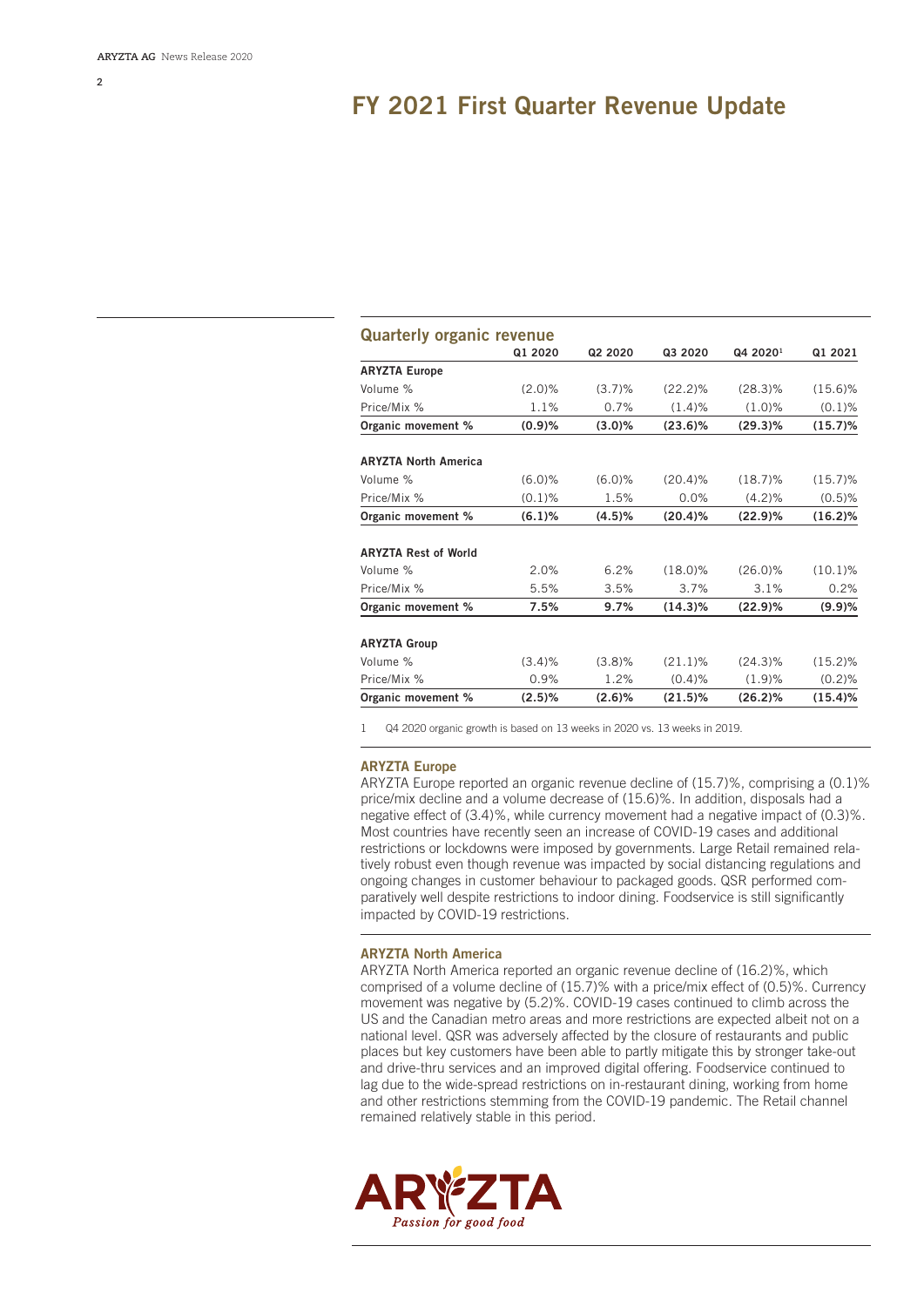**3**

# **FY 2021 First Quarter Revenue Update**

#### **ARYZTA Rest of World**

ARYZTA Rest of World reported an organic revenue decline of (9.9)% in the quarter, with a price/mix effect of +0.2% and a volume decline of (10.1)%. Currency movement had a negative impact of (10.0)%. Foodservice and QSR have been affected by a second wave of restrictions in several countries in Asia Pacific. Certain countries, such as Japan, have been impacted by a lack of tourism. But demand in the QSR channel has held up relatively well, compared to other markets, due to drivethru and delivery services remaining open.

#### **Liquidity and Balance Sheet**

Reflecting the Group's focus on cash conservation, ARYZTA maintained liquidity of circa €445m at 31 October, being €320m cash and €125m of undrawn RCF facility versus liquidty of €424m at 2020 year-end. ARYZTA has only limited debt maturities for the upcoming 12 months (€9m due March 2021 and €40m due September 2021).

On 25 September 2020, ARYZTA received consent of the majority of its lenders and on 5 October 2020, ARYZTA and its lenders signed definitive documentation amending the financial covenants in its Facilities Agreement, as described below, in order to provide ARYZTA with increased headroom in the coming year to accommodate the continuing uncertainty around the COVID-19 pandemic.

The amendment shall apply to the two covenant tests relating to the interim Financial Statements as of January 2021 and to the annual Financial Statements of July 2021. In each case, the Net Debt: EBITDA Coverage Ratio shall be lower or equal to 6.0x and the Net Interest Coverage Ratio shall be greater than 1.0x.

The Group's hybrids (Perpetual Callable Subordinated Instruments) have no contractual maturity date and are treated as equity under IFRS. The Group elected to defer dividend payments for the maturities and not to exercise its call option on any of the instruments in order to guarantee full financial flexibility. No hybrid dividend payments are currently planned. The hybrid instruments are excluded from the calculation of the Net Debt covenant.

#### **Health & Safety and Business Continuity**

A key priority of the ARYZTA Board and the Executive Management Committee continues to be the health and wellbeing of our colleagues, customers and suppliers during this challenging period. Our focus remains the highest quality and product safety standards across all bakeries in full compliance with reinforced COVID-19 protocols. ARYZTA has activated its full business continuity plans to main- tain service levels and to meet our customers' expectations.

## **Outlook**

Due to the continuing and changing COVID-19 restrictions and the consequential adverse impacts on our customers and markets, it would not be prudent to provide forward guidance.